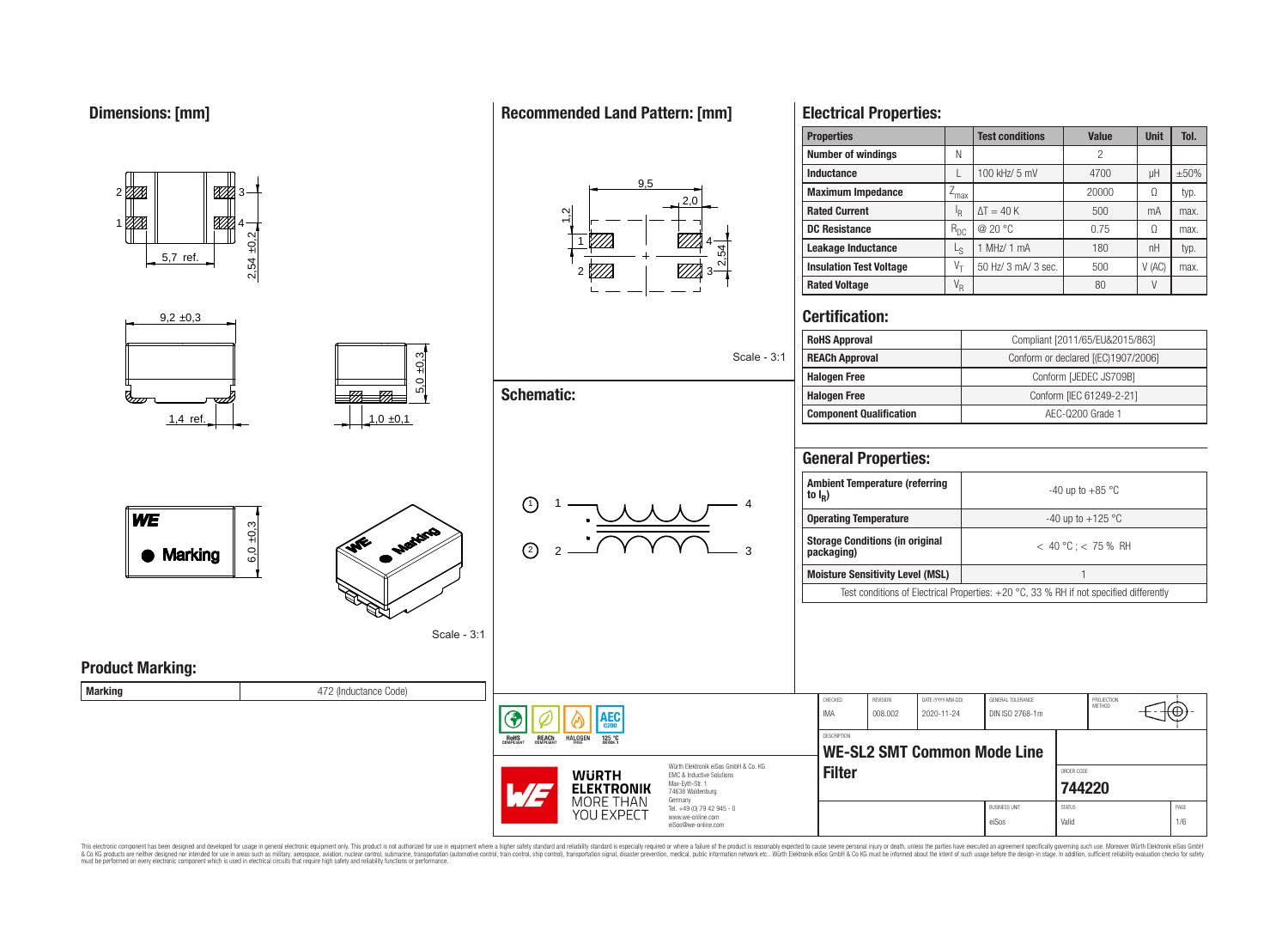## **Typical Impedance Characteristics:**



This electronic component has been designed and developed for usage in general electronic equipment only. This product is not authorized for subserved requipment where a higher selection equipment where a higher selection

**Test Setup:**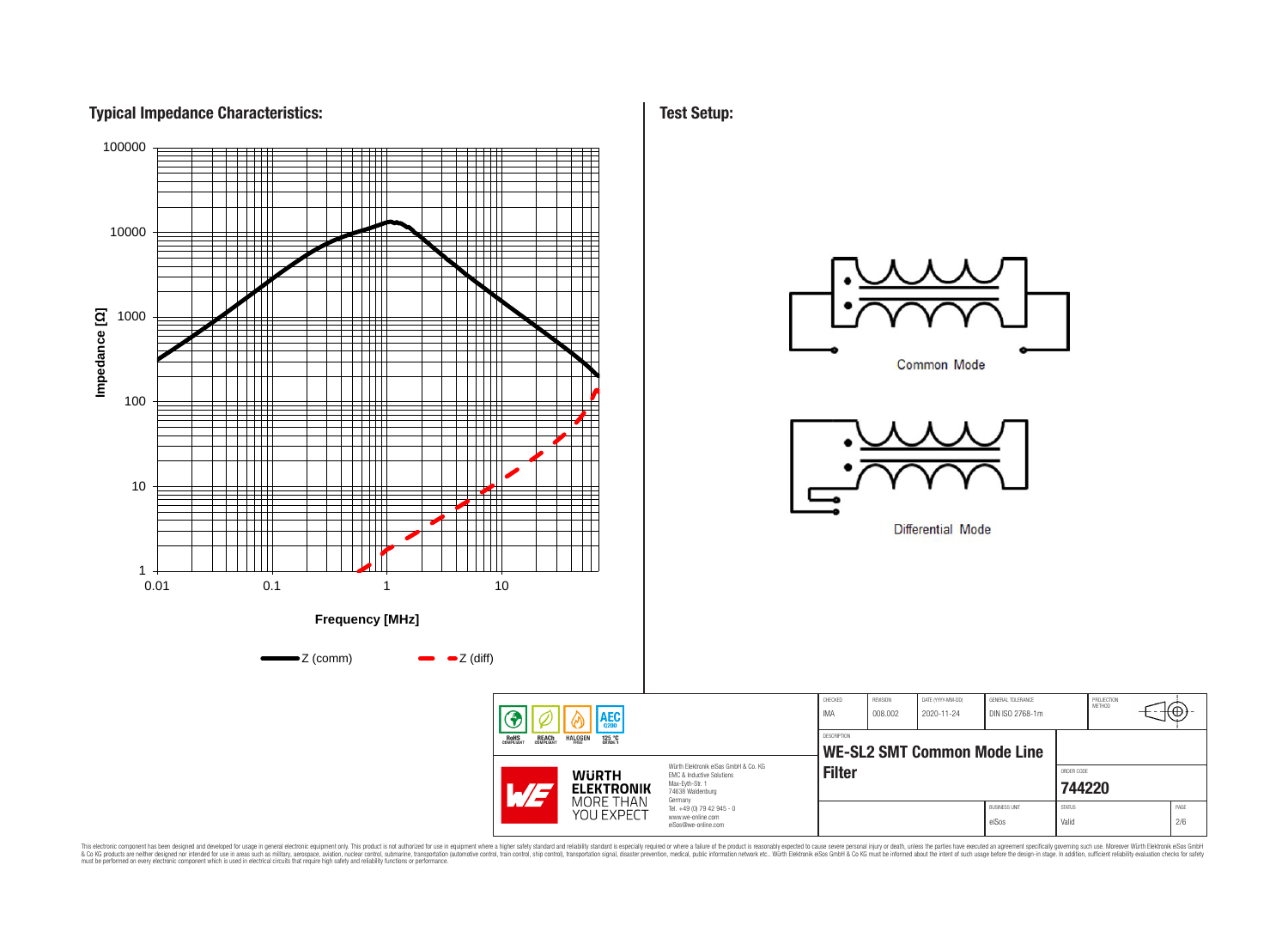## **Packaging Specification - Tape and Reel: [mm]**

## **Packaging Specification - Reel: [mm]**



This electronic component has been designed and developed for usage in general electronic equipment only. This product is not authorized for subserved requipment where a higher selection equipment where a higher selection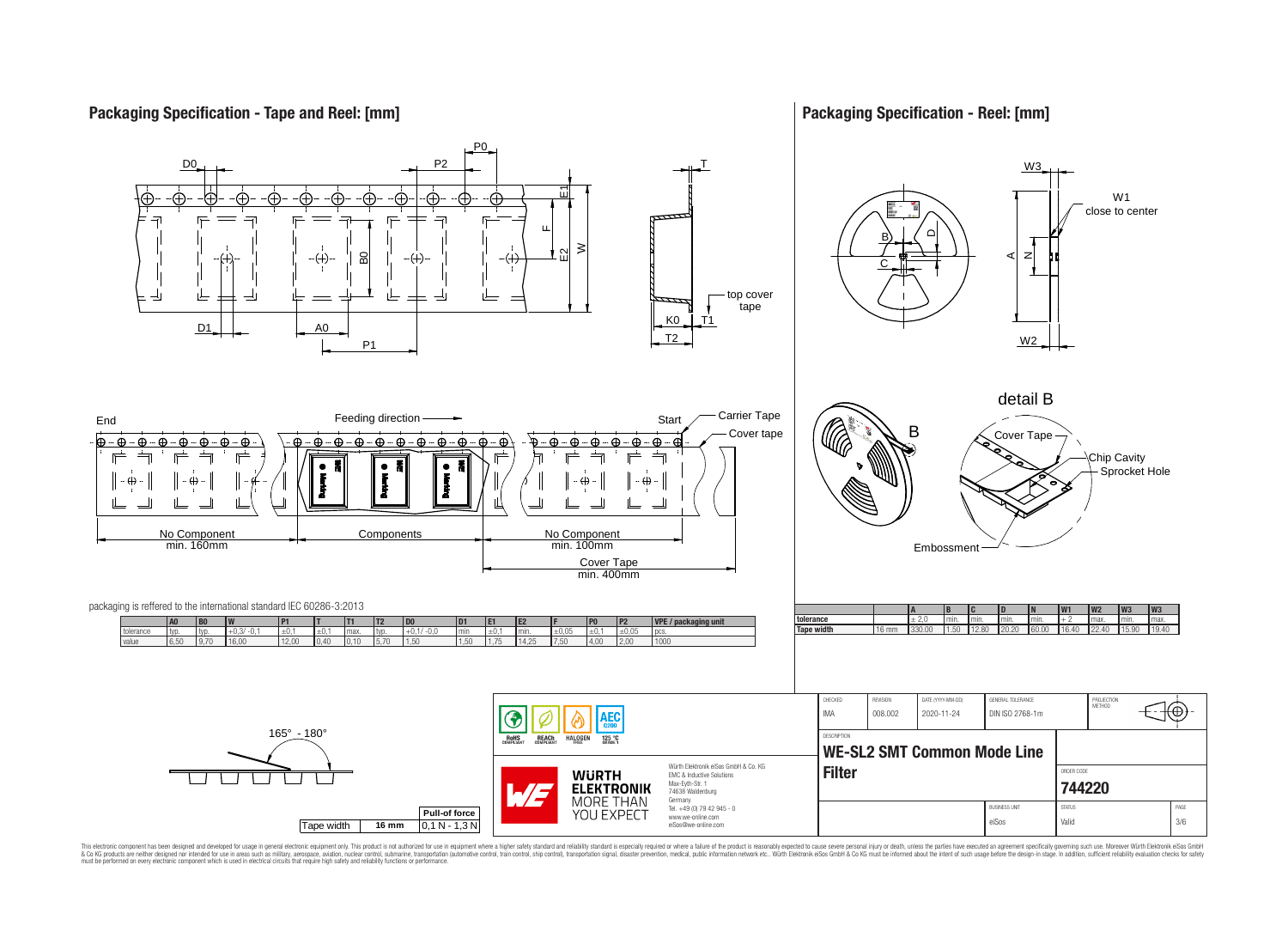## **Classification Reflow Profile for SMT components:**



## **Classification Reflow Soldering Profile:**

| <b>Profile Feature</b>                              |                    | <b>Value</b>                     |
|-----------------------------------------------------|--------------------|----------------------------------|
| <b>Preheat Temperature Min</b>                      | s min              | 150 °C                           |
| <b>Preheat Temperature Max</b>                      | <sup>I</sup> s max | 200 °C                           |
| Preheat Time $t_s$ from $T_{s min}$ to $T_{s max}$  | $t_{\rm s}$        | $60 - 120$ seconds               |
| Ramp-up Rate $(T_1$ to $T_p$ )                      |                    | 3 °C/ second max.                |
| <b>Liquidous Temperature</b>                        | T <sub>L</sub>     | 217°C                            |
| Time t <sub>1</sub> maintained above T <sub>1</sub> | t,                 | 60 - 150 seconds                 |
| Peak package body temperature                       | ' p                | $T_p \leq T_c$ , see Table below |
| Time within 5°C of actual peak<br>temperature       | t <sub>p</sub>     | $20 - 30$ seconds                |
| Ramp-down Rate $(T_p$ to $T_1$ )                    |                    | $6^{\circ}$ C/ second max.       |
| Time 25°C to peak temperature                       |                    | 8 minutes max.                   |

refer to IPC/ JEDEC J-STD-020E

## **Package Classification Reflow Temperature (T<sup>c</sup> ):**

| <b>Properties</b>                                                    | Volume mm <sup>3</sup><br>$350$ | Volume mm <sup>3</sup><br>350-2000 | Volume mm <sup>3</sup><br>>2000 |
|----------------------------------------------------------------------|---------------------------------|------------------------------------|---------------------------------|
| <b>PB-Free Assembly   Package Thickness  </b><br>$< 1.6$ mm          | 260 °C                          | 260 °C                             | 260 °C                          |
| <b>PB-Free Assembly   Package Thickness  </b><br>$1.6$ mm $- 2.5$ mm | 260 °C                          | 250 °C                             | 245 °C                          |
| <b>PB-Free Assembly   Package Thickness  </b><br>$>2.5$ mm           | 250 °C                          | 245 °C                             | 245 °C                          |

refer to IPC/ JEDEC J-STD-020E

| <b>AEC</b> |                                                                                                                                                          | CHECKED<br>IMA                      | REVISION<br>008.002                                                    | DATE (YYYY-MM-DD)<br>2020-11-24 | GENERAL TOLERANCE<br>DIN ISO 2768-1m |                                    | PROJECTION<br>METHOD          | ťΨ                     |  |             |
|------------|----------------------------------------------------------------------------------------------------------------------------------------------------------|-------------------------------------|------------------------------------------------------------------------|---------------------------------|--------------------------------------|------------------------------------|-------------------------------|------------------------|--|-------------|
|            | <b>REACH</b><br>COMPLIANT<br><b>ROHS</b><br>COMPLIANT                                                                                                    | <b>HALOGEN</b><br>125 °C<br>GRADE 1 |                                                                        | <b>DESCRIPTION</b>              |                                      | <b>WE-SL2 SMT Common Mode Line</b> |                               |                        |  |             |
|            | Würth Flektronik eiSos GmbH & Co. KG<br><b>WURTH</b><br>EMC & Inductive Solutions<br>Max-Eyth-Str. 1<br><b>ELEKTRONIK</b><br>74638 Waldenburg<br>Germany |                                     | <b>Filter</b>                                                          |                                 |                                      |                                    | ORDER CODE<br>744220          |                        |  |             |
|            |                                                                                                                                                          | MORE THAN<br>YOU EXPECT             | Tel. +49 (0) 79 42 945 - 0<br>www.we-online.com<br>eiSos@we-online.com |                                 |                                      |                                    | <b>BUSINESS UNIT</b><br>eiSos | <b>STATUS</b><br>Valid |  | PAGE<br>4/6 |

This electronic component has been designed and developed for usage in general electronic equipment only. This product is not authorized for subserved requipment where a higher selection equipment where a higher selection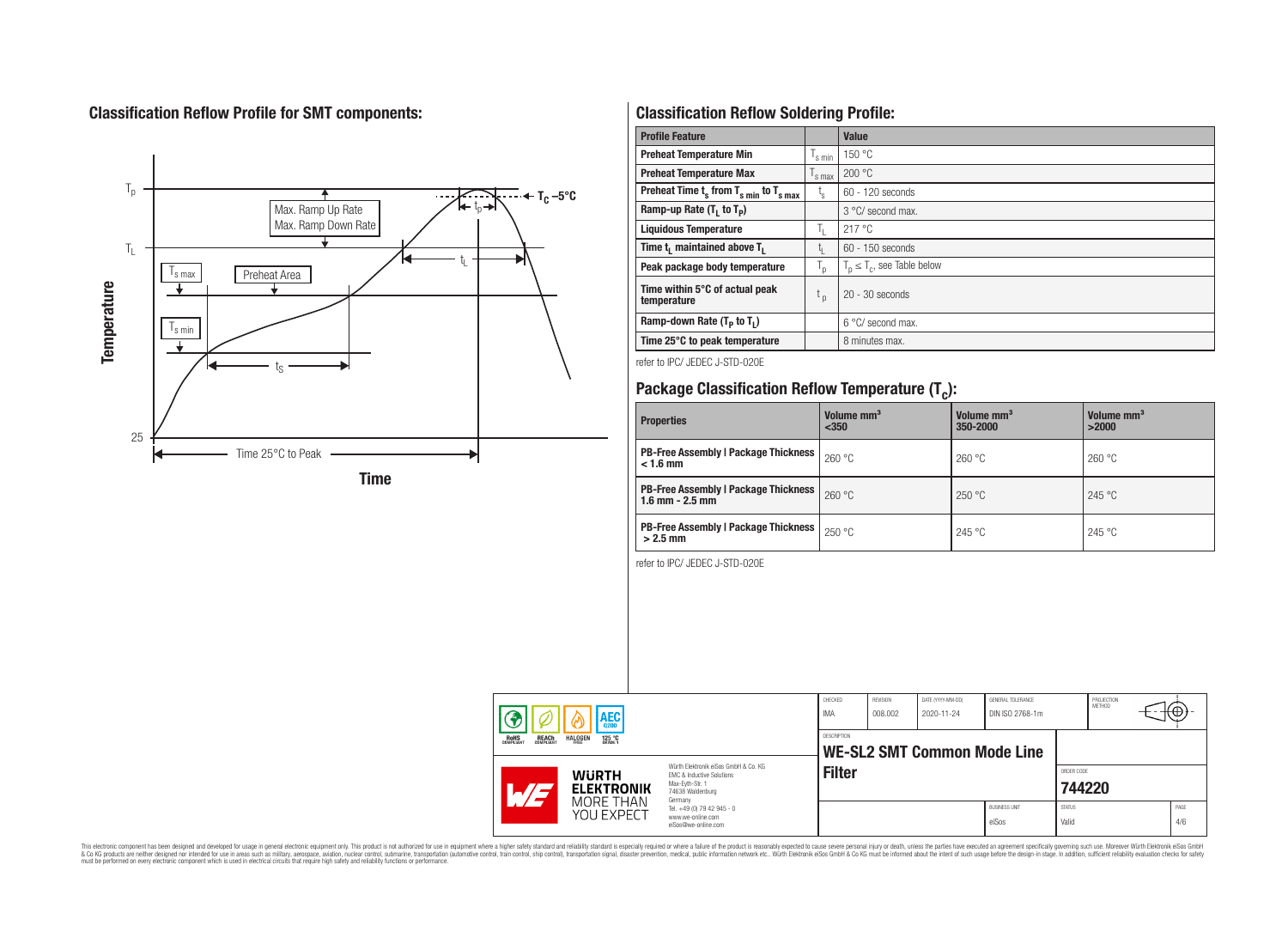## **Cautions and Warnings:**

## **The following conditions apply to all goods within the product series of WE-SL2 of Würth Elektronik eiSos GmbH & Co. KG:**

#### **General:**

- This electronic component is designed and manufactured for use in general electronic equipment.
- Würth Elektronik must be asked for written approval (following the PPAP procedure) before incorporating the components into any equipment in fields such as military, aerospace, aviation, nuclear control, submarine, transportation (automotive control, train control, ship control), transportation signal, disaster prevention, medical, public information network etc. where higher safety and reliability are especially required and/or if there is the possibility of direct damage or human injury.
- Electronic components that will be used in safety-critical or high-reliability applications, should be pre-evaluated by the customer.
- The component is designed and manufactured to be used within the datasheet specified values. If the usage and operation conditions specified in the datasheet are not met, the wire insulation may be damaged or dissolved.
- Do not drop or impact the components, the component may be damaged.
- Würth Elektronik products are qualified according to international standards, which are listed in each product reliability report. Würth Elektronik does not warrant any customer qualified product characteristics beyond Würth Elektroniks' specifications, for its validity and sustainability over time.
- The responsibility for the applicability of the customer specific products and use in a particular customer design is always within the authority of the customer. All technical specifications for standard products also apply to customer specific products.

#### **Product specific:**

#### **Soldering:**

- The solder profile must comply with the Würth Elektronik technical soldering specification. All other profiles will void the warranty.
- All other soldering methods are at the customers' own risk.
- Strong forces which may affect the coplanarity of the components' electrical connection with the PCB (i.e. pins), can damage the part, resulting in avoid of the warranty.

#### **Cleaning and Washing:**

- Washing agents used during the production to clean the customer application might damage or change the characteristics of the wire insulation, marking or plating. Washing agents may have a negative effect on the long-term functionality of the product.
- Using a brush during the cleaning process may break the wire due to its small diameter. Therefore, we do not recommend using a brush during the PCB cleaning process.

#### **Potting:**

• If the product is potted in the customer application, the potting material might shrink or expand during and after hardening. Shrinking could lead to an incomplete seal, allowing contaminants into the core. Expansion could damage the components. We recommend a manual inspection after potting to avoid these effects.

#### **Storage Conditions:**

- A storage of Würth Elektronik products for longer than 12 months is not recommended. Within other effects, the terminals may suffer degradation, resulting in bad solderability. Therefore, all products shall be used within the period of 12 months based on the day of shipment.
- Do not expose the components to direct sunlight.
- The storage conditions in the original packaging are defined according to DIN EN 61760-2.
- The storage conditions stated in the original packaging apply to the storage time and not to the transportation time of the components.

#### **Packaging:**

• The packaging specifications apply only to purchase orders comprising whole packaging units. If the ordered quantity exceeds or is lower than the specified packaging unit, packaging in accordance with the packaging specifications cannot be ensured.

#### **Handling:**

- Violation of the technical product specifications such as exceeding the nominal rated current will void the warranty.
- Applying currents with audio-frequency signals may result in audible noise due to the magnetostrictive material properties.
- The temperature rise of the component must be taken into consideration. The operating temperature is comprised of ambient temperature and temperature rise of the component.The operating temperature of the component shall not exceed the maximum temperature specified.

These cautions and warnings comply with the state of the scientific and technical knowledge and are believed to be accurate and reliable. However, no responsibility is assumed for inaccuracies or incompleteness.

|                                                                                                                                                          | <b>AEC</b><br>0200                  |                                                                        | CHECKED<br>IMA     | <b>REVISION</b><br>008.002 | DATE (YYYY-MM-DD)<br>2020-11-24 | GENERAL TOLERANCE<br>DIN ISO 2768-1m |                        | PROJECTION<br><b>METHOD</b> | ⊣t⊕∗ |             |
|----------------------------------------------------------------------------------------------------------------------------------------------------------|-------------------------------------|------------------------------------------------------------------------|--------------------|----------------------------|---------------------------------|--------------------------------------|------------------------|-----------------------------|------|-------------|
| <b>ROHS</b><br>COMPLIANT<br><b>REACH</b><br>COMPLIANT                                                                                                    | <b>HALOGEN</b><br>125 °C<br>GRADE 1 |                                                                        | <b>DESCRIPTION</b> |                            | WE-SL2 SMT Common Mode Line     |                                      |                        |                             |      |             |
| Würth Elektronik eiSos GmbH & Co. KG<br><b>WURTH</b><br>EMC & Inductive Solutions<br>Max-Eyth-Str. 1<br><b>ELEKTRONIK</b><br>74638 Waldenburg<br>Germany |                                     | <b>Filter</b>                                                          |                    |                            |                                 |                                      | ORDER CODE<br>744220   |                             |      |             |
|                                                                                                                                                          | MORE THAN<br>YOU EXPECT             | Tel. +49 (0) 79 42 945 - 0<br>www.we-online.com<br>eiSos@we-online.com |                    |                            |                                 | <b>BUSINESS UNIT</b><br>eiSos        | <b>STATUS</b><br>Valid |                             |      | PAGE<br>5/6 |

This electronic component has been designed and developed for usage in general electronic equipment only. This product is not authorized for use in equipment where a higher safety standard and reliability standard si espec & Ook product a label and the membed of the seasuch as marked and as which such a membed and the such assume that income in the seasuch and the simulation and the such assume that include to the such a membed and the such